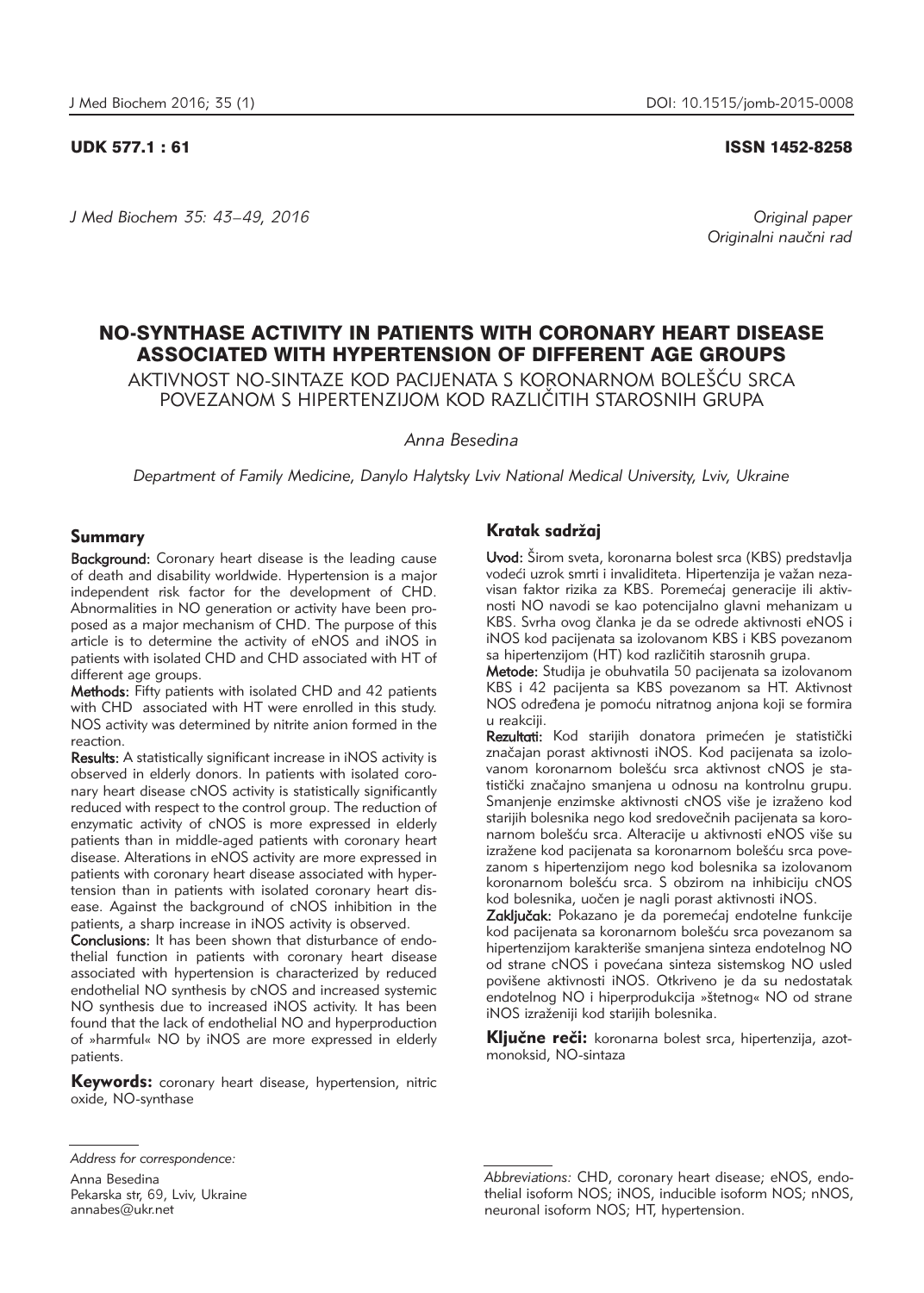## Introduction

Coronary artery disease, also known as coronary heart disease (CHD), is the major cause of death and disability worldwide. Despite all the therapeutic advances in the prevention and treatment of CHD, the disease remains the leading cause of death around the world (1, 2). The CHD epidemic has been extremely dynamic over the last fifty years. In many parts of the world, the incidence of CHD is still on the rise, and it is estimated that in the coming years the number of CHD patients will increase substantially, especially in developing and transitional countries (3, 4).

Epidemiological studies have established a strong association between CHD and hypertension (HT). HT is a major independent risk factor for the development of CHD (5). According to modern concepts, endothelial dysfunction is a primary component in the pathophysiology of cardiovascular continuum. The endothelium is an active metabolic system in the regulation of physiological activity where nitric oxide (NO) plays an important role. NO is the key endothelium-derived relaxing factor which plays a pivotal role in maintaining vascular tone and reactivity and is the main determinant of basal vascular smooth muscle tone. Abnormalities in NO generation or activity have been proposed as a major mechanism of endothelial dysfunction, the pathophysiology of CHD and HT (6, 7).

Under physiological conditions, enzymatic NO formation in humans and animals occurs by nitric oxide synthase (NOS, EC 1.14.13.39), which is a cytochrome *P*-*450* type hemoprotein. NOS has been generally considered to be the primary source of NO in biological systems. There are three types of NOS isoenzymes: NOS I and NOS III are each constitutively produced at a low level (nNOS from neurological tissue and eNOS from endothelial cells, respectively) and NOS II (iNOS) is inducibly expressed in macrophages and endothelial cells. The constitutive NOS (cNOS) isoenzymes respond to increases in intracellular  $Ca^{2+}$  and produce NO permanently (constitutively) for short periods of time, being induced for example by vasodilators like acetylcholine. In contrast, iNOS is expressed due to the effects of proinflammatory cytokines and can release several times more NO than the constitutive NOS isoenzymes. iNOS is a calcium-independent isoform of NOS and is not expressed constitutively.

All isoforms of NOS are similar in structure, mechanisms of catalytic activity and expressed as products of different genes. They have similar structure with 50%–60% sequence identity. Most cell types of the human body have one or more isoforms of NOS (8, 9). Isoform III of NO synthase has been found mostly in endothelial cells. Under physiological conditions, eNOS predominantly produces NO in the bloodstream. eNOS plays an important role in provid-

ing permanent, basal NO, which is physiologically necessary, is involved in local mechanisms of endothelial cytoprotection and is crucial for maintaining vascular homeostasis. eNOS-derived NO serves important functions, including regulation of regional blood flow, suppression of vascular smooth muscle cell proliferation, modulation of leukocyte– endothelial interactions and modulation of thrombosis. Except endothelial cells, eNOS is expressed in erythrocytes, platelets, cardiac and other cells (10).

While relatively small amounts of NO produced by eNOS are important to cardiovascular homeostasis, high NO levels associated with iNOS activity may have detrimental consequences to the cardiovascular system and contribute to hypertension. iNOS inhibition apparently exerts antihypertensive effects, decreases oxidative and nitrosative stress, and improves vascular function. The activity of eNOS expressed in non-vascular tissue might play a role in physiologic blood pressure regulation (11). Also, it was found that iNOS is a potential pharmacological target in hypertension (12).

Thus, elucidating the role of NOS involved in the formation and degradation of NO, a ubiquitous signalling molecule largely responsible for the maintenance of normal endothelial function, seems to be of major significance. Despite a large number of papers devoted to the NOS system under cardiovascular diseases, the age-related changes of the activity of NOS isoenzymes in patients with isolated CHD and CHD associated with HT remain not fully investigated.

The purpose of this article is to determine the activity of constitutive and inducible isoforms of NOS in the blood plasma of patients with isolated CHD and in patients with CHD associated with HT of different age groups.

#### Materials and Methods

Fifty patients with isolated CHD (32 men, 18 women) aged 45–75 years (mean±SD: 56.8± 4.7) and forty-two patients with CHD associated with HT (22 men, 20 women) aged 45–75 years (mean $\pm$ SD: 54.4 $\pm$ 4.6) were enrolled in this study. Inpatients were only included in the study if CHD was verified by instrumental data (ECG, including daily monitoring ECG, echocardiography, bicycle ergometry test). The research included patients who occasionally used nitroglycerin for angina pectoris. The patients of each group were divided into two subgroups with respect to their ages: middle-aged patients (45–60 years, *n*=44) and older-aged patients (61–75 years, *n*=48). The patients of both subgroups were matched for sex, disease duration, and number of pain attacks.

Twenty healthy volunteers (divided into two age groups) with no clinical symptoms of cardiovascular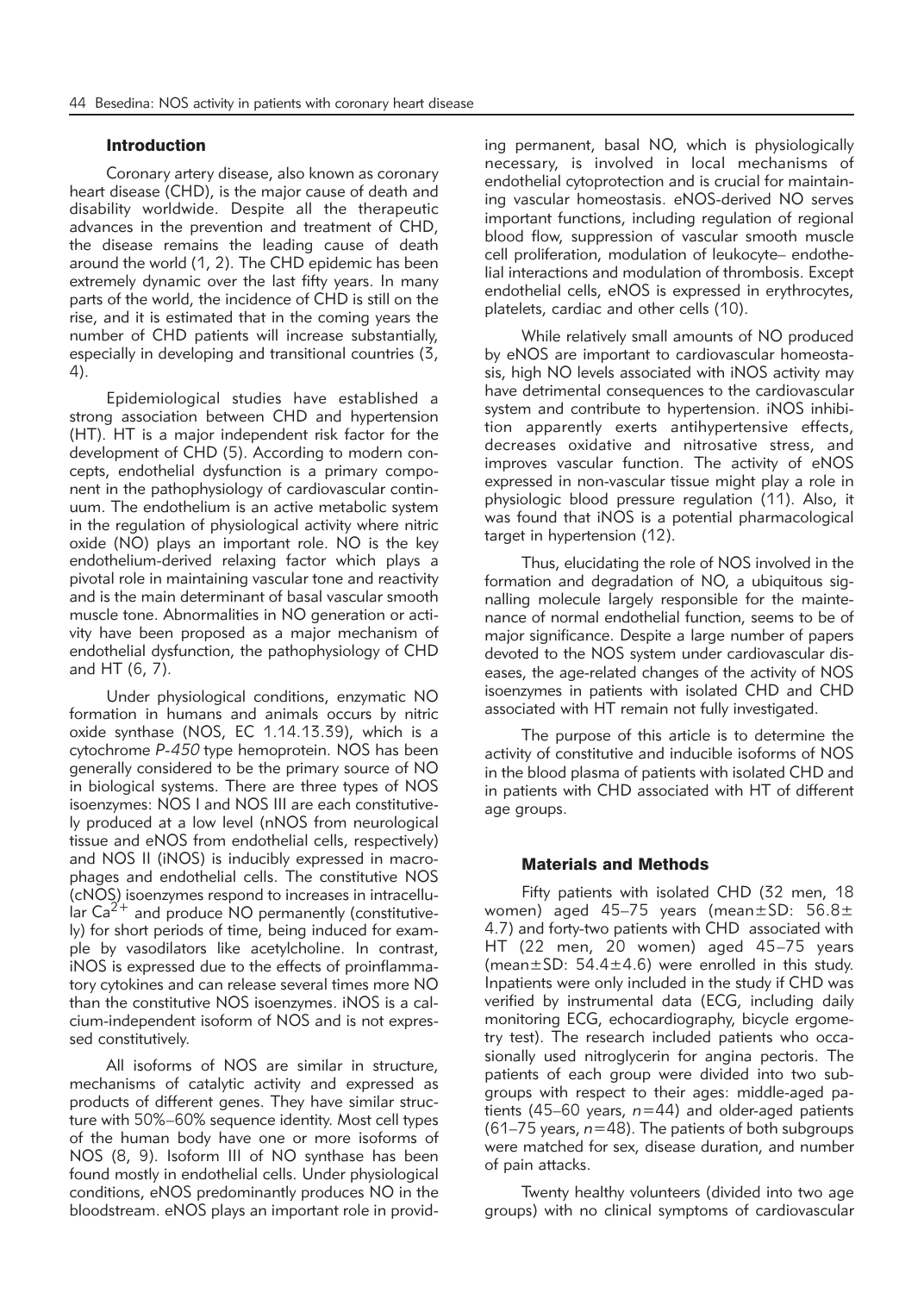disease, matched by age and sex, were enrolled in this study. Written informed consent was obtained after full explanation of the study procedure. The protocol was approved by the Ethical Committee of Danylo Halytsky Lviv National Medical University*.*

The total NOS activity was measured by the nitrite concentration in blood plasma using a designed in-house method. Briefly, incubation medium for the determination of total NO-synthase activity contained: 0.1 mol/L Tris-HCl (pH 7.4), 5 mmol/L  $MgCl_2$ , 1.0 mmol/L NADPH (»Sigma«, USA), 1 mmol/L *L*-ar ginine and 10 mmol/L CaCl $_2$ . The reaction was initiated by adding 0.2 mL of blood to the incubation mixture (final volume 2.0 mL). The samples were kept for 20 min in a water bath (37 $^{\circ}$ C) under constant shaking. The enzymatic reaction was stopped by addition of 1.25 mL 85 mmol/L NaOH and 1.25 mL of 75  $mmol/L ZnSO<sub>4</sub>$ . Control samples were prepared similarly, but without the substrate in incubation medium. After stopping the enzymatic reaction, the samples were centrifuged at 3000 g for 15 min. The  $NO_2^-$  concentration was determined in an aliquot of the supernatant using the Griess reaction (13). Total NOS activity was expressed as nmol  $NO<sub>2</sub>/min$  per 1 mL.

The activity of  $\text{Ca}^{2+}$ -independent isoform (iNOS) was detected similarly, adding  $Ca^{2+}$  chelator EGTA to the incubation medium (4 mmol/L) instead of CaCl<sub>2.</sub> The activity of Ca<sup>2+</sup>-dependent isoforms of NOS (cNOS) was calculated as the difference between total NOS activity and  $Ca^{2+}$ -independent activity.

Data are expressed as mean  $\pm$  standard deviation. The significance of differences in parameters between test groups and between control and test groups was established by Student's *t*-test considering the fact that data on NOS activity changes had a normal distribution. Differences were considered statistically significant at a value of  $P \le 0.05$ .

## **Results**

It was found that cNOS activity decreases with age, but these changes are not statistically significant. In middle-aged and older-aged healthy donors cNOS activity is  $0.2\pm0.03$  and  $0.18\pm0.02$  nmol  $NO_2^-/min$ per 1 mL, respectively *(Figure 1)*. iNOS activity in plasma of middle-aged healthy individuals is low compared to the cNOS activity and equals to  $0.05\pm$ 0.009 nmol  $NO<sub>2</sub>/min$  per 1 mL. A statistically significant increase in iNOS activity is observed in elderly donors. Its value is  $0.13\pm0.014$  nmol  $NO_2^-/$  min per 1 mL, which is 2.6-fold greater than the value in middle-aged donors.

In patients with isolated CHD cNOS activity is statistically significantly reduced with respect to the control group. The reduction of enzymatic activity of cNOS is more expressed in elderly patients than in middle-aged patients with CHD. cNOS activity in middle-aged patients with isolated CHD is reduced 1.5 fold compared to healthy individuals of the same age group and equals to  $0.13 \pm 0.02$  nmol NO $_2^-$ /min per



Figure 1 eNOS and iNOS activity in middle-aged (A) and older-aged (B) patients with isolated CHD, patients with CHD associated with HT and healthy individuals.

Values are mean  $\pm$  SD; \*\*\* – *P* < 0.001; \* – *P* < 0.05 compared to healthy individuals;  $\# \# \# - P$  < 0.001;  $\# \# - P$  < 0.01;  $# - P < 0.05$  compared to middle-aged patients.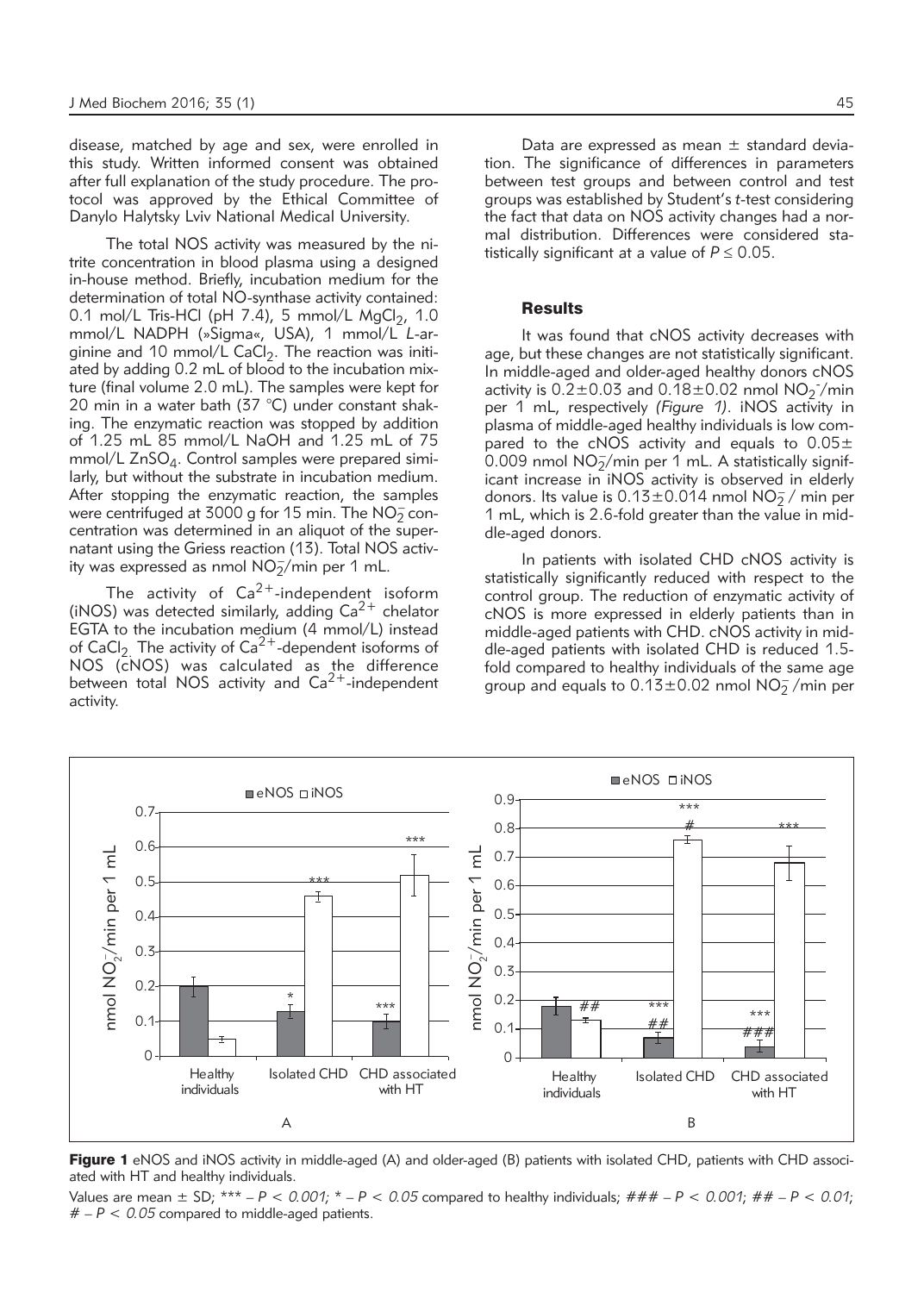

Figure 2 iNOS/cNOS ratio in middle-aged (A) and older-aged (B) patients with isolated CHD, patients with CHD associated with HT and healthy individuals.

1 mL. In elderly patients cNOS activity is reduced 2.6-fold compared to control group and equals to  $0.07 \pm 0.015$  nmol  $NO<sub>2</sub>/min$  per 1 mL.

Alterations in eNOS activity are more expressed in patients with CHD associated with HT than patients with isolated CHD. The eNOS activities in middleaged and older-aged patients with CHD associated with HT are  $0.10\pm0.02$  and  $0.04\pm0.018$  nmol NO<sub>2</sub> /min per 1 mL, respectively. This is 2.0-fold and 4.5 fold lower than in healthy individuals of the same age group.

Against the background of cNOS inhibition in patients with isolated CHD, a sharp increase in iNOS activity is observed. iNOS activity in middle-aged patients with isolated CHD increases 9.2-fold over individuals of the control group and is 0.46±0.06 nmol NO<sub>2</sub>/min per 1 mL. In elderly patients with isolated CH $\acute{\textsf{D}}$  iNOS activity is 0.77 $\pm$ 0.04 nmol NO $_2^-$ /min per 1 L i.e. 5.9-fold over donors of the control group.

In middle-aged and older-aged patients with CHD associated with HT iNOS activity is increased 10.4- and 5.2-fold in comparison with healthy individuals of the same age group and equals to  $0.52\pm0.08$  and  $0.68\pm0.08$  nmol  $NO_{\bar{2}}/min$  per 1 mL, accordingly.

After analyzing the data, it was revealed that the ratio of iNOS/cNOS activity increases 2.9-fold with age in healthy donors *(Figure 2)*. In middle-aged patients with isolated CHD the iNOS/cNOS ratio is increased 14-fold and in elderly patients it is increased 15.3-fold in comparison to healthy individuals of the same age group. In middle-aged and olderaged patients with CHD associated with HT the iNOS/cNOS ratio is increased 20.8-fold and 23.6fold compared to the control group, respectively. This is due to a decrease in cNOS activity, which produces a basal NO involved in the regulation of vascular tone, and an increase in iNOS activity involved in the synthesis of »harmful« NO.

## **Discussion**

The present study was designed to investigate the activity of constitutive and inducible isoforms of NOS in the blood plasma of patients with isolated CHD and in patients with CHD associated with HT of different age groups. We have found a nonsignificant decrease in eNOS activity and significant increase in iNOS activity both in patients with isolated CHD and CHD associated with HT. These findings are inconsistent with the reports (14, 15). They have shown an increase in the eNOS activity and expression in CHD patients which is regarded as a compensatory mechanism against CHD.

It is interesting, however, that human population studies have not demonstrated a link between the variation in the eNOS gene and hypertension (16). But, it was found that lack of eNOS promotes endothelin-induced hypertension (17). eNOS levels in large systemic arteries such as the aorta are generally increased in hypertensive rats (18). Also, *in vivo* inhibition of NO synthase activity by nonhydrolyzable analogs of *L*-arginine results in a dramatic increase in mean arterial blood pressure (19). In dogs with acute perinephritic hypertension, iNOS protein is undetectable in the heart and no difference in  $Ca^{2+}$ -independent NOS activity is apparent between normotensive and hypertensive conditions (20).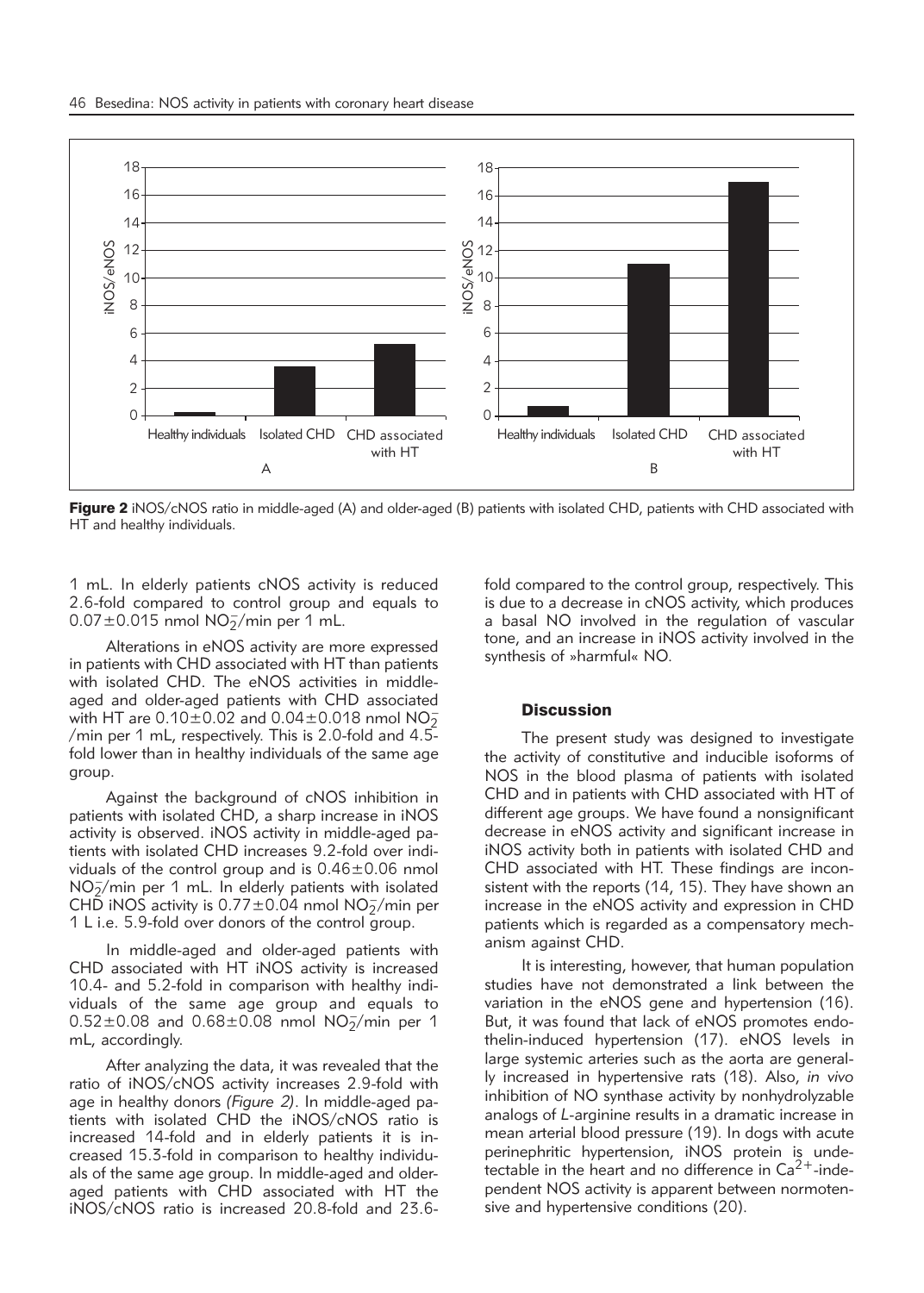NO's protective effects on the animal endothelium have also been demonstrated in mice with impaired eNOS function giving rise to HT which has a close correlation with CHD (21). Previous studies have reported eNOS polymorphisms as probable risk factors in the CHD pathogenesis (22).

The data regarding age-related changes are consistent with those obtained by other investigators in experiments on rat vascular wall (23). They showed that the content of nitrite anions is reduced by 40% with age due to the lower eNOS activity which decreases with age. iNOS activity increases in older animals, due to the excessive formation and accumulation of lipid peroxidation products in tissues during aging. The researchers also found that NO production in the myocardium of adult and old rats is provided by different mechanisms. The NO production is realized via cNOS in adult rats and via iNOS in old rats (24).

Increased expression of iNOS in the endothelium was previously detected in coronary arteries of aged rats (25). This observation has been confirmed by Santhanam et al. (26).

Inhibition of cNOS in healthy donors with aging, in patients with isolated CHD and patients with CHD associated with HT indicates a decrease in endogenous NO synthesis and endothelial dysfunction. It is known that factors that cause endothelial dysfunction in patients with CHD are dyslipidemia, oxidative stress, high blood pressure etc. It is also known that reduction in eNOS activity leads to a decrease in the endogenous production of NO by endotheliocytes and is a key element in the pathogenesis of CHD (27, 28). eNOS deficiency introduces coronary disease and an array of cardiovascular complications, including spontaneous aortic aneurysm and dissection (29).

iNOS activation leads to overproduction of NO. cNOS is known to produce NO in low concentrations whereas iNOS synthesizes high concentrations of NO (> 300 nm) (30). NO hyperproduction by iNOS may be a compensatory mechanism improving tissue perfusion.

But, in high concentrations, NO is profoundly toxic and is a factor of endogenous intoxication that determines its cytotoxic effect and causes cell death by apoptosis and necrosis. As a result, the activation of apoptotic mechanisms and initiation of destructive processes occur in cardiomyocytes, endothelial cells and other cells, which lead to the progression of dysfunction of the cardiovascular system. iNOS causes production of »harmful« NO and free radical products, which are involved in the activation of lipid peroxidation processes, resulting in cell damage and superoxide anion-radical ( $O^{-2}$ ) accumulation (31).

Our data indicate the age difference in NOS isoforms activities in patients with CHD associated with HT. It was previously believed that NOS-dependent synthesis of »basal« NO is realized by cNOS and iNOS provides additional amounts of NO in the cell under various pathological conditions. However, present studies revealed constitutive expression of iNOS in some tissues and inducible forms of eNOS and nNOS. In particular, participation of iNOS in the physiological (»basal«) synthesis of NO was confirmed, and participation of eNOS and nNOS in the overproduction of NO in some pathologies. Thus, the »basal« NO-synthase activity of iNOS activity in the regulation of physiological functions, such as regulation of vascular tone, is critically important (32).

The presence of different NOS isoforms, i.e. their different enzymatic activities demonstrate the complex nature of its regulation. Alteration in the iNOS/cNOS ratio in patients with CHD associated with HT acts as a determining mechanism that leads to disruption of NO-regulatory properties. Our data indicate the disturbance of NO homeostasis and endothelial NO deficiency in patients with CHD associated with HT, which is more expressed in older patients.

As with any clinical study done on patients, limitations exist. The populations used in the present study have a small number of participants that necessitate careful interpretation of results. Future studies should incorporate the investigation of gender, smoking status and other demographic characteristics of the examined patient group that might represent an underling influence on NOS activity besides age.

## **Conclusions**

It has been shown that disturbance of endothelial function in patients with coronary heart disease associated with hypertension is characterized by reduced endothelial NO synthesis by cNOS and increased systemic NO synthesis due to increased iNOS activity. It has been found that the lack of endothelial NO and hyperproduction of »harmful« NO by iNOS is more expressed in elderly patients. In patients with CHD associated with HT, increase in iNOS, iNOS/cNOS ratio and decrease in eNOS activity are more expressed due to the synergistic effect of both pathologies.

#### Conflict of interest statement

The authors stated that they have no conflicts of interest regarding the publication of this article.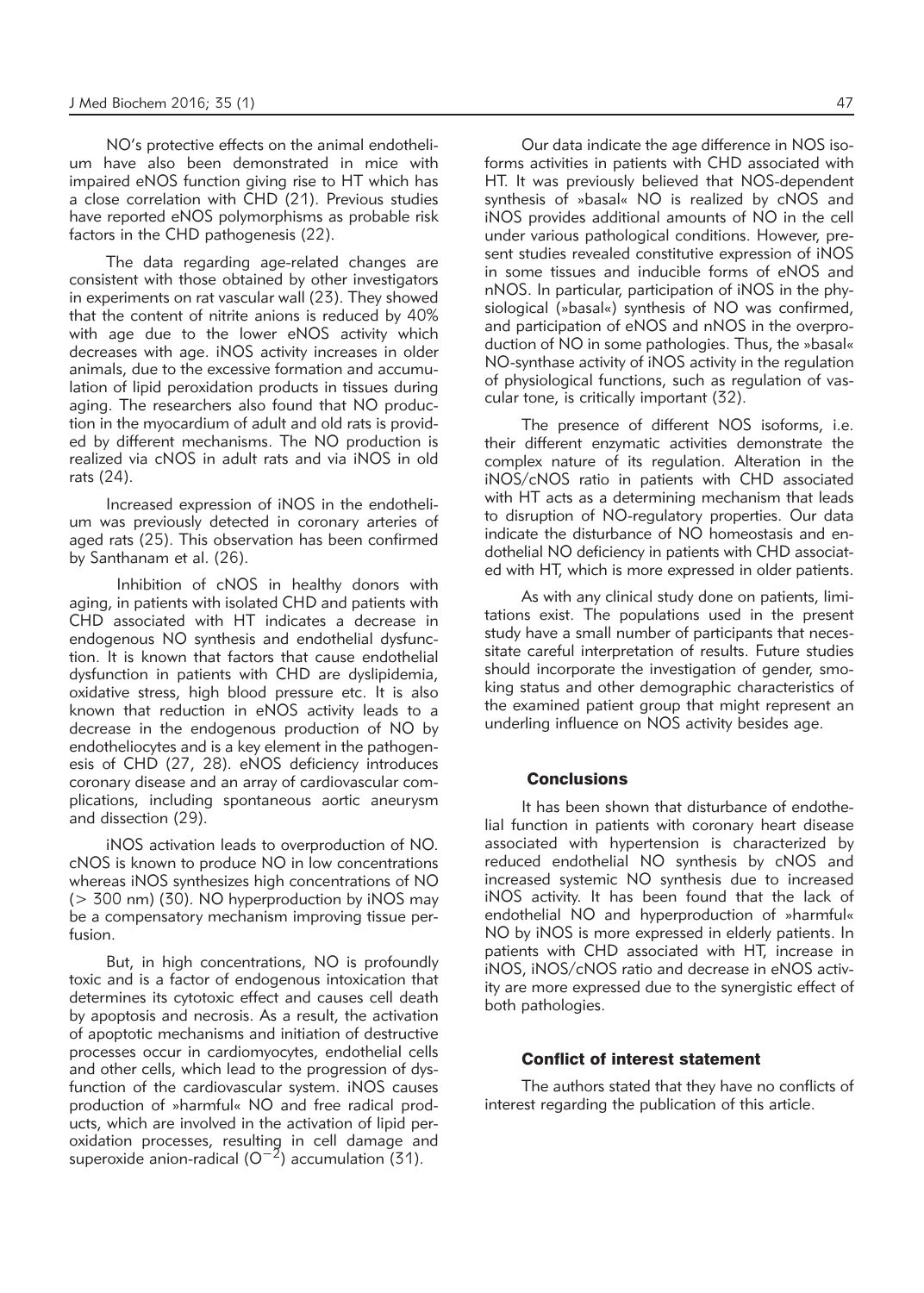#### **References**

- 1. Gouvinhas C, Severo M, Azevedo A, Lunet N. Worldwide patterns of ischemic heart disease mortality from 1980 to 2010. Int J Cardiol 2013; 170: 309–14.
- 2. Salomon JA, Vos T, Hogan DR, Gagnon M, Naghavi M, Mokdad A, et al. Common values in assessing health outcomes from disease and injury: Disability weights measurement study for the global burden of disease study 2010. Lancet 2012; 380: 2129–43.
- 3. De Backer GG. The global burden of coronary heart disease. Medicographia 2009; 31: 343–8.
- 4. Reid CM, Owen AJ, Freedman B. Coronary artery disease epidemics: not all the same. Medicographia 2014; 36: 11–8.
- 5. Rosendorff C, Black H, Cannon C, Gersh B, Gore J, Izzo J, et al. Treatment of hypertension in the prevention and management of ischemic heart disease. Circulation 2007; 115: 2761–88.
- 6. Tang EH, Vanhoutte PM. Endothelial dysfunction: a strategic target in the treatment of hypertension? Pflugers Arch 201; 459: 995–1004.
- 7. Dharmashankar K, Widlansky ME. Vascular endothelial function and hypertension: insights and directions. Curr Hypertens Rep 2010; 12: 448–55.
- 8. Dudzinski DM, Igarashi J, Greif D, Michel T. The regulation and pharmacology of endothelial nitric oxide synthase. Annu Rev Pharmacol Toxicol 2006; 46: 235–76.
- 9. Deng XS, Deitrich RA. Ethanol metabolism and effects: nitric oxide and its interaction. Curr Clin Pharmacol 2007; 2: 145–53.
- 10. Gladwin MT, Schechter AN, Kim-Shapiro DB, Patel RP, Hogg N, Shiva S, et al. The emerging biology of the nitrite anion in signaling, blood flow and hypoxic nitric oxide homeostasis. Nat Chem Biol 2005; 1: 308–14.
- 11. Suvorava T, Stegbauer J, Thieme M, Pick S, Friedrich S, Rump LC, et al. Sustained hypertension despite endothelial-specific eNOS rescue in eNOS-deficient mice. Biochem Biophys Res Commun 2015; 458: 576–83.
- 12. Oliveira-Paula GH, Lacchini R, Tanus-Santos JE, Inducible nitric oxide synthase as a possible target in hypertension. Curr Drug Targets 2014; 15: 164–74.
- 13. Guevara I, Iwanejko J, Dembińska-Kieć A, Pankiewicz J, Wanat A, Anna P, et al. Determination of nitrite/ nitrate in human biological material by the simple Griess reaction. Clinica Chimica Acta 1998; 274: 77–88.
- 14. Angeline T, Isabel W, Tsongalis GJ. Endothelial nitric oxide gene polymorphisms, nitric oxide production and coronary artery disease risk in a South Indian population. Experimental and Molecular Pathology 2010; 89: 205–8.
- 15. Abolhalaj M, Amoli MM, Amiri P. eNOS Gene Variant in Patients with Coronary Artery Disease. Journal of Biomarkers 2013; 34: 1–6.
- 16. Kato N, Sugiyama T, Morita H, Nabika T, Kurihara H, Yamori Y, et al. Lack of evidence for association between the endothelial nitric oxide synthase gene and hypertension. Hypertension 1999; 33: 933-6.
- 17. Cvetković T, Veličković-Radovanović R, Stojanović D, Stefanović N, Ignjatović A, Stojanović I, Sladojević N, Pavlović D. Oxidative and nitrosative stress in stable renal transplant recipients with respect to the immunosuppression protocol – differences or similarities? J Med Biochem 2015; 34: 295–303.
- 18. Rush JW, Denniss SG, Graham DA.Vascular nitric oxide and oxidative stress: determinants of endothelial adaptations to cardiovascular disease and to physical activity. Can J Appl Physiol 2005; 30: 442–74.
- 19. Desjardins F, Balligand JL. Nitric oxide-dependent endo thelial function and cardiovascular disease. Acta Clin Belg 2006; 61: 326–34.
- 20. Piech A, Massart PE, Dessy C, Feron O, Havaux X, Morel N, et al. Decreased expression of myocardial eNOS and caveolin in dogs with hypertrophic cardiomyopathy. Am J Physiol Heart Circ Physiol 2002; 282: H219–H231.
- 21. Onat A, Sari I, Hergenç G, Yazici M, Uyarel H, Can G, et al. Predictors of abdominal obesity and high susceptibility of cardiometabolic risk to its increments among Turkish women: a prospective population-based study. Metabolism 2007; 56: 348-56.
- 22. Seoudi OH. Allelic polymorphism in the endothelial nitric oxide synthase gene in coronary artery diseases. Egyptian Journal of Hospital Medicine 2009; 37: 700–8.
- 23. Apykhtina EL, Kotsuruba AV, Korkach YuP. Modulative effect of serratula coronata extract on nitric oxide metabolism in aorta tissues of rats under lead intoxication. Ukrainian Biochemical Journal 2007; 5: 204–11.
- 24. Kulchytsky DC. System nitric oxide and age. Bukovinian Medical Herald 2005; 9: 143–4.
- 25. Csiszar A, Ungvari Z, Edwards JG, Kaminski P, Wolin MS, Koller A, et al. Aging-induced phenotypic changes and oxidative stress impair coronary arteriolar function. Circ Res 2002; 90: 1159–66.
- 26. Santhanam L, Lim HK, Lim HK, Miriel V, Brown T, Patel M, et al. iNOS-dependent S-nitrosylation and activation of arginase 1 contributes to age related endothelial dysfunction. Circ Res 2007; 101: 692–702.
- 27. Stanković S, Ašanin M, Majkić-Singh N. The pharmacogenetics of cardiovascular drugs. J Med Biochem 2014; 33: 71–81.
- 28. Gkaliagkousi E, Ritter J, Ferro A. Platelet-derived nitric oxide signaling and regulation. Circ Res 2007; 101: 654–62.
- 29. Kuhlencordt PJ, Gyurko R, Han F, Scherrer-Crosbie M, Aretz TH, Hajjar R, et al. Accelerated atherosclerosis, aortic aneurysm formation, and ischemic heart disease in apolipoprotein E/endothelial nitric oxide synthase double-knockout mice. Circulation 2001; 104: 448–54.